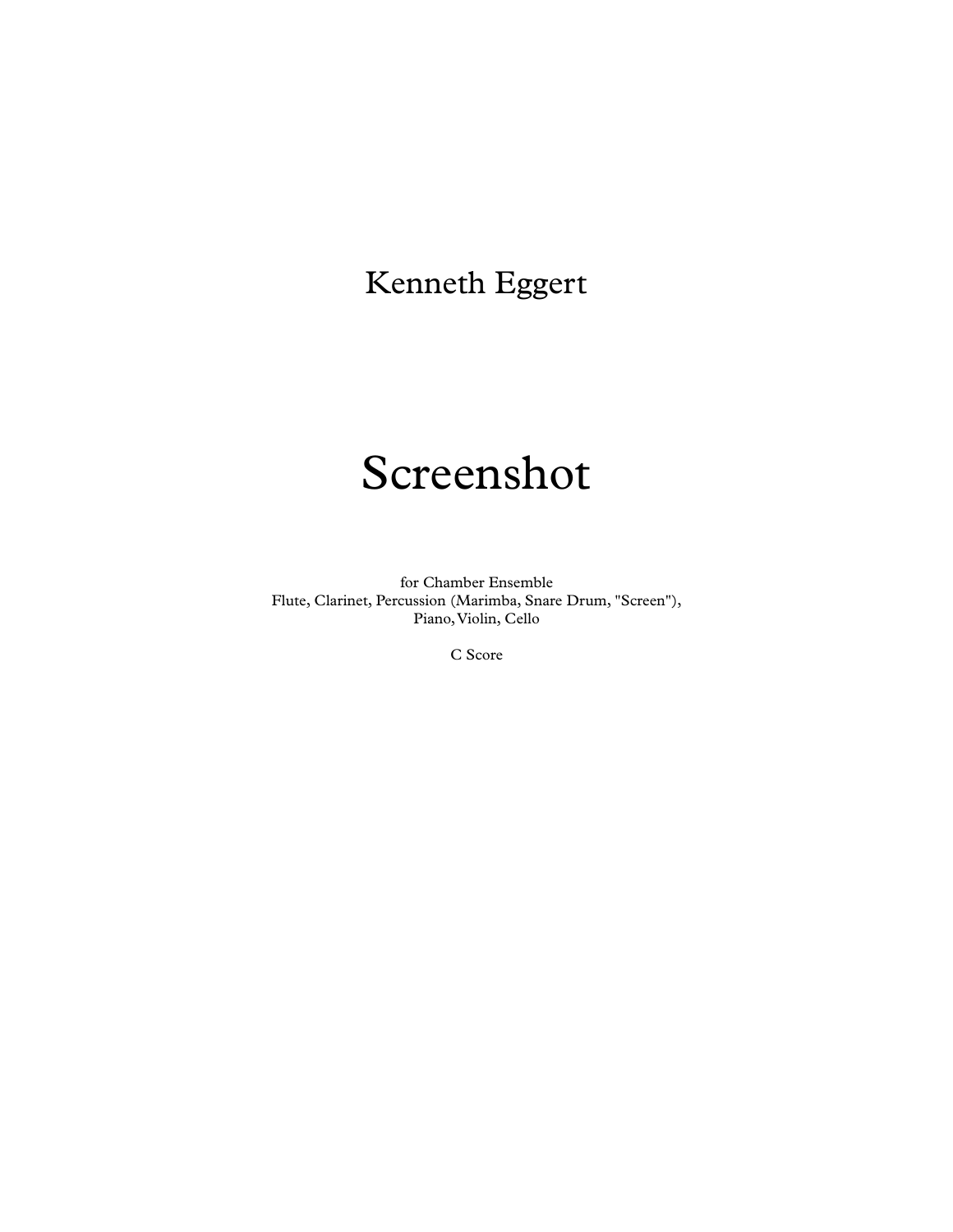#### SCREENSHOT

Instrumentation: flute, B flat clarinet, percussion (marimba, snare drum, "screen,"), piano, violin, and cello.

#### Duration: 6:46

Composed for the Mostly Modern Festival, Skidmore College, Saratoga Springs, NY, June 2018.

#### Program Notes:

"Screenshot" is intended to be a reflection on areflection, so to speak. In the chaotic time of the United States 2018, one of the most commonly shared experiences we have is that of staring into a screen--whether it be cell phone, computer, or television. More specifically there is the common experience of logging into Facebook or any other social media platform. My own experience is the love/hate relationship I have with Facebook, which always provides a kind of "snapshot" of my own life and experience, or of the greater social environment of the nation--and yet this snapshot is tainted by deliberate efforts by "men-behind-the-curtain" to manipulate thought and emotion so as to sow chaos amongst us.The greatest example of this is the divisive issue of guns. I am often fascinated by linguistic connections such as these; the word "shot" being a connection between the action of firing a gun and the action of taking a picture, reducing a complexity of action, thought, and emotion into a single representative image.The relationship with the screen is a bipolar one; we love it for its capacity to entertain and educate, as well as giving us myriad helpful tools--yet we also hate it, for we ultimately know, on a subconscious level, that we are the screen's prisoners.The screen is the puppeteer, and we the puppets. How to break free?

### Notes on Notation:

Several times throughout the piece each player will see notations that involve triangular noteheads.These are purely rhythmic notations of stomping the feet on the floor (or perhaps on a wooden sounding board, if it sounds better and can be provided for the performance). The significance of the upward-pointing vs. downward-pointing triangular noteheads is only the alternation of left and right feet.The upward-pointing triangle is always first and can be representative of the individual player's dominant foot.The action of the foot-stomping is either reflective of a militaristic marching (as in mm. 13-14) or a chaotic running (as in m. 28).

Another type of non-standard notation occurs in m. 164 for the percussionist alone.This involves an extra-musical gesture that requires the sacrifice of a decent sized screen, perhaps a computer monitor or flat-screen television.The percussionist must have the screen nearby, along with astandard size hammer.Where notated, the percussionist must strike the screen with the hammer, with enough force to shatter it, perhaps leaving a bullet sized hole. For safety's sake, the screen used should always be plastic, not glass.

An alternative to this could be a staged event where a fake pistol is used, fired at the screen, and a programmed animation makes a bullet hole appear on the screen with the corresponding sound effects (gunshot, breaking glass/plastic).

#### Percussion Notes:

If one percussionist performs the piece, they must select two hard mallets to play both the marimba and the snare, for they will be required to switch quickly back and forth between these instruments at certain times--too quickly to use separate mallets for each. The challenge will be finding the right mallet to balance the sounds, not making the snare sound too odd while not sacrificing too much of the pitch of the marimba blocks.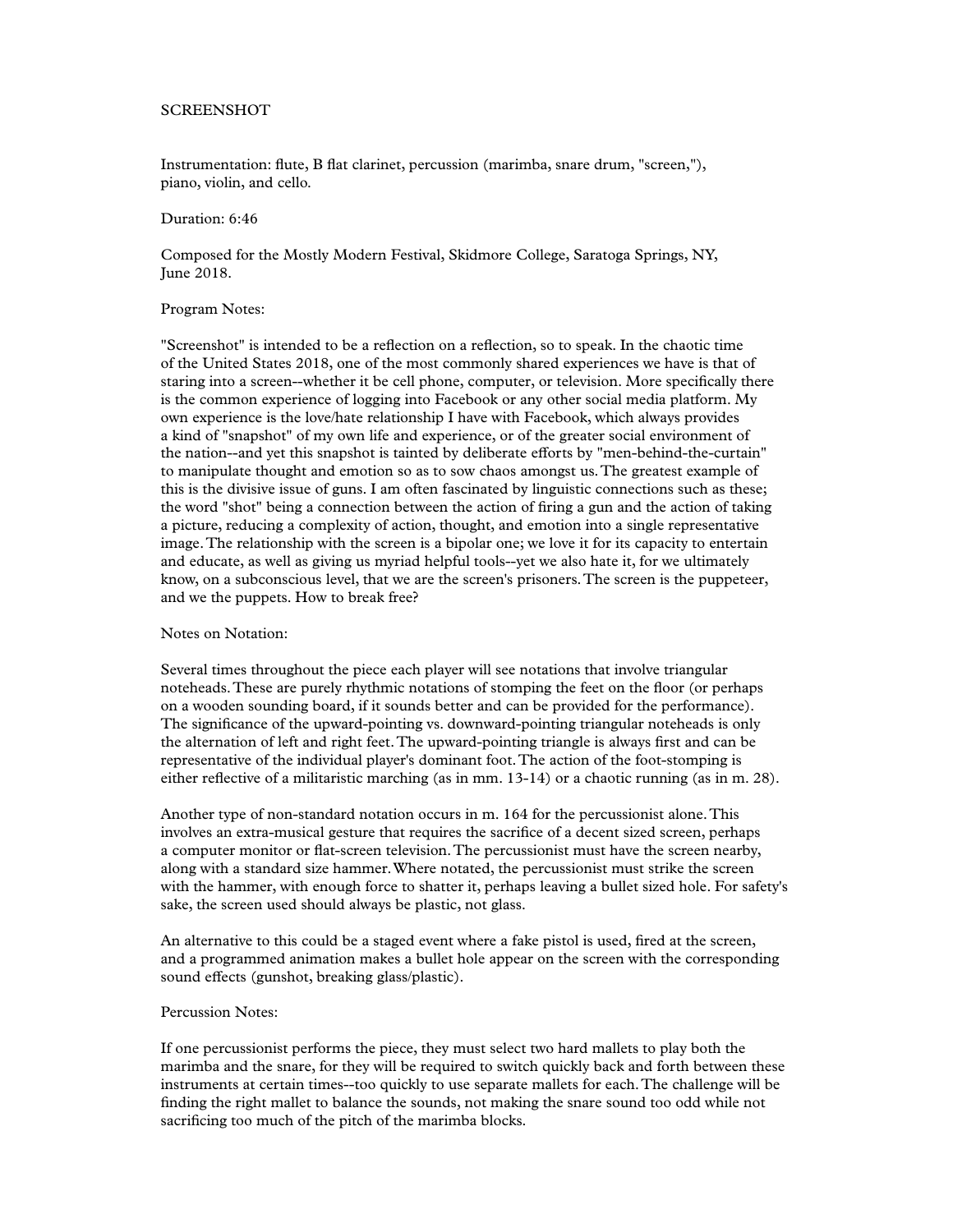Full Score Duration: 6:40

Screenshot



Copyright (c) 2018 k. Scott Eggert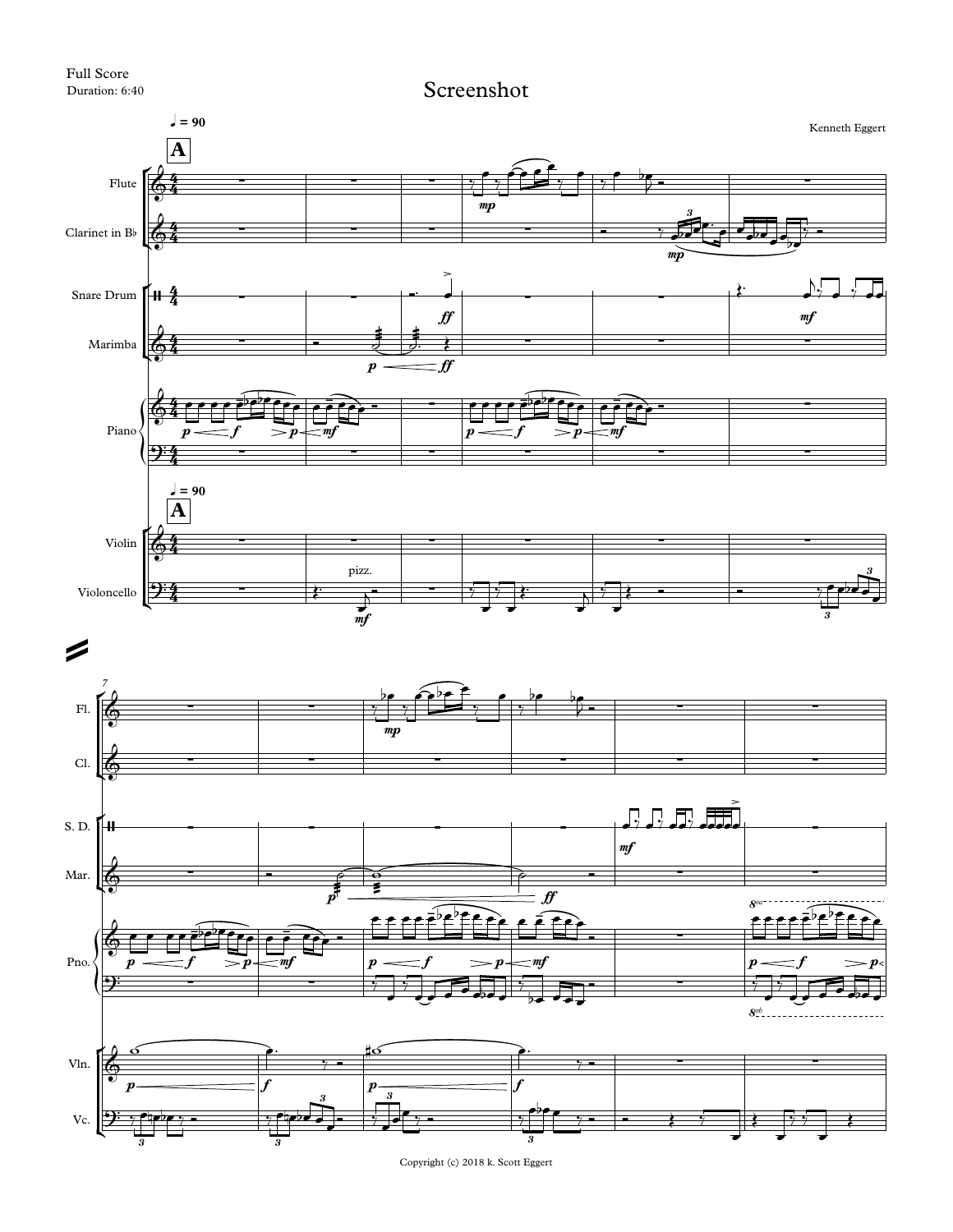



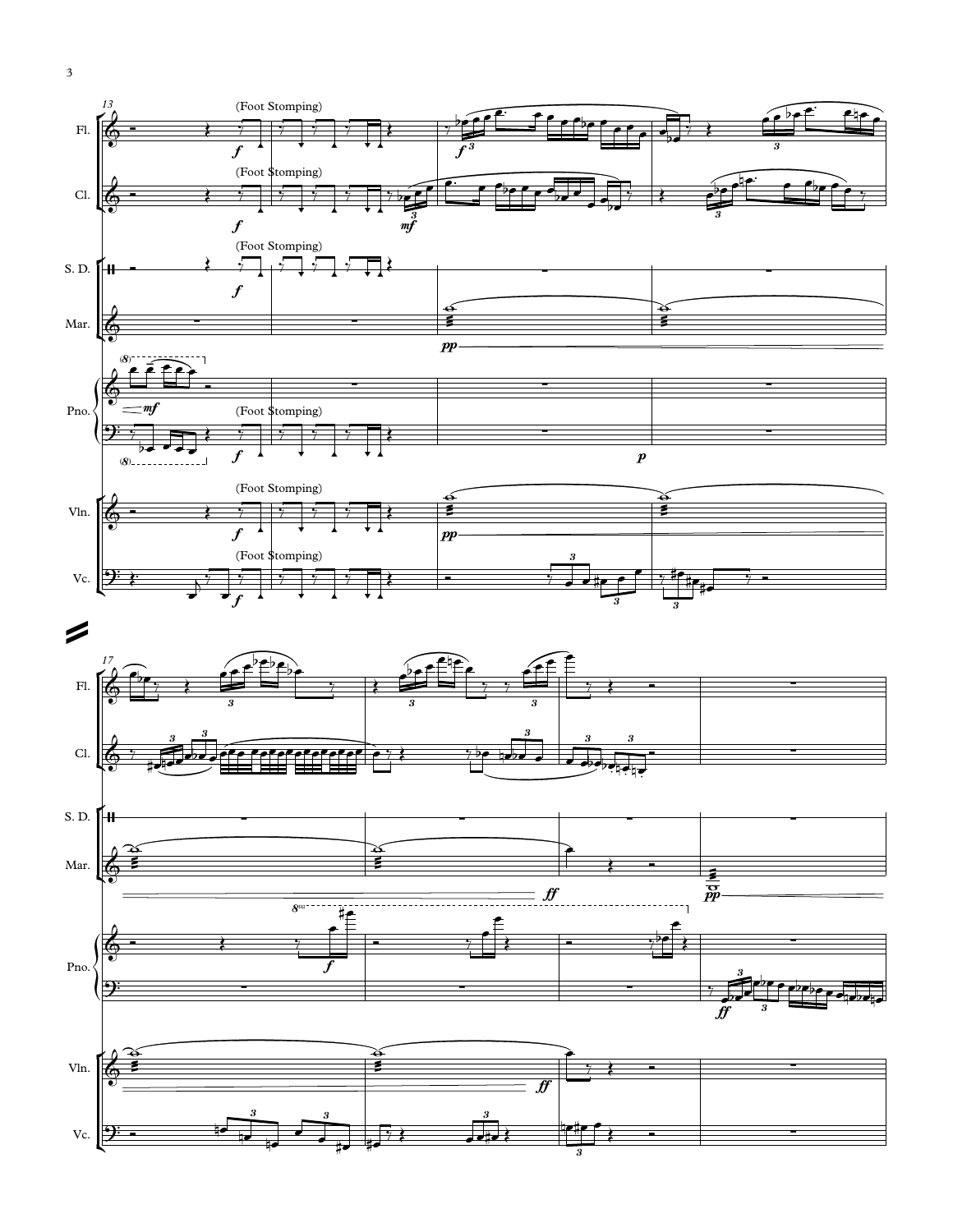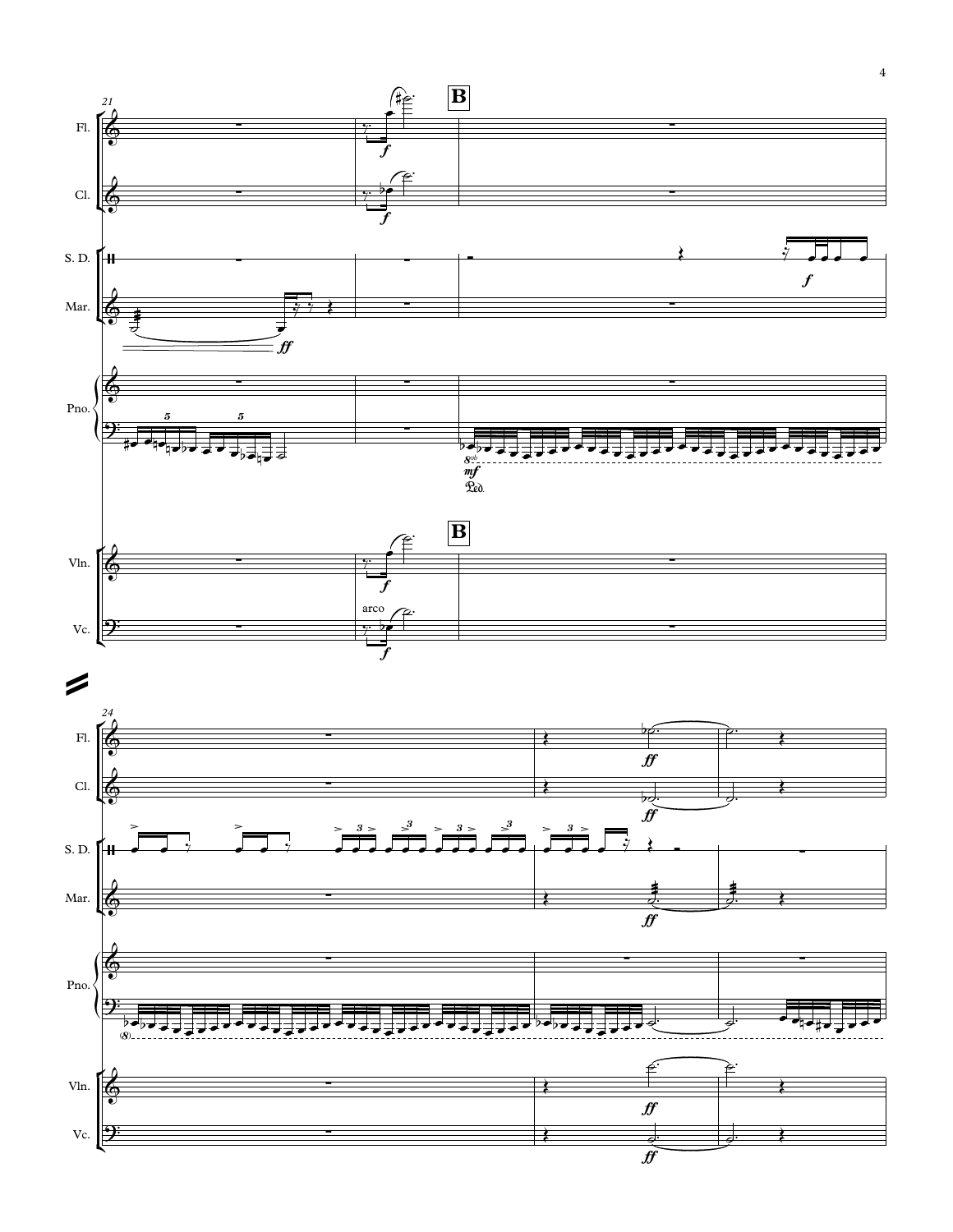![](_page_5_Figure_0.jpeg)

![](_page_5_Figure_1.jpeg)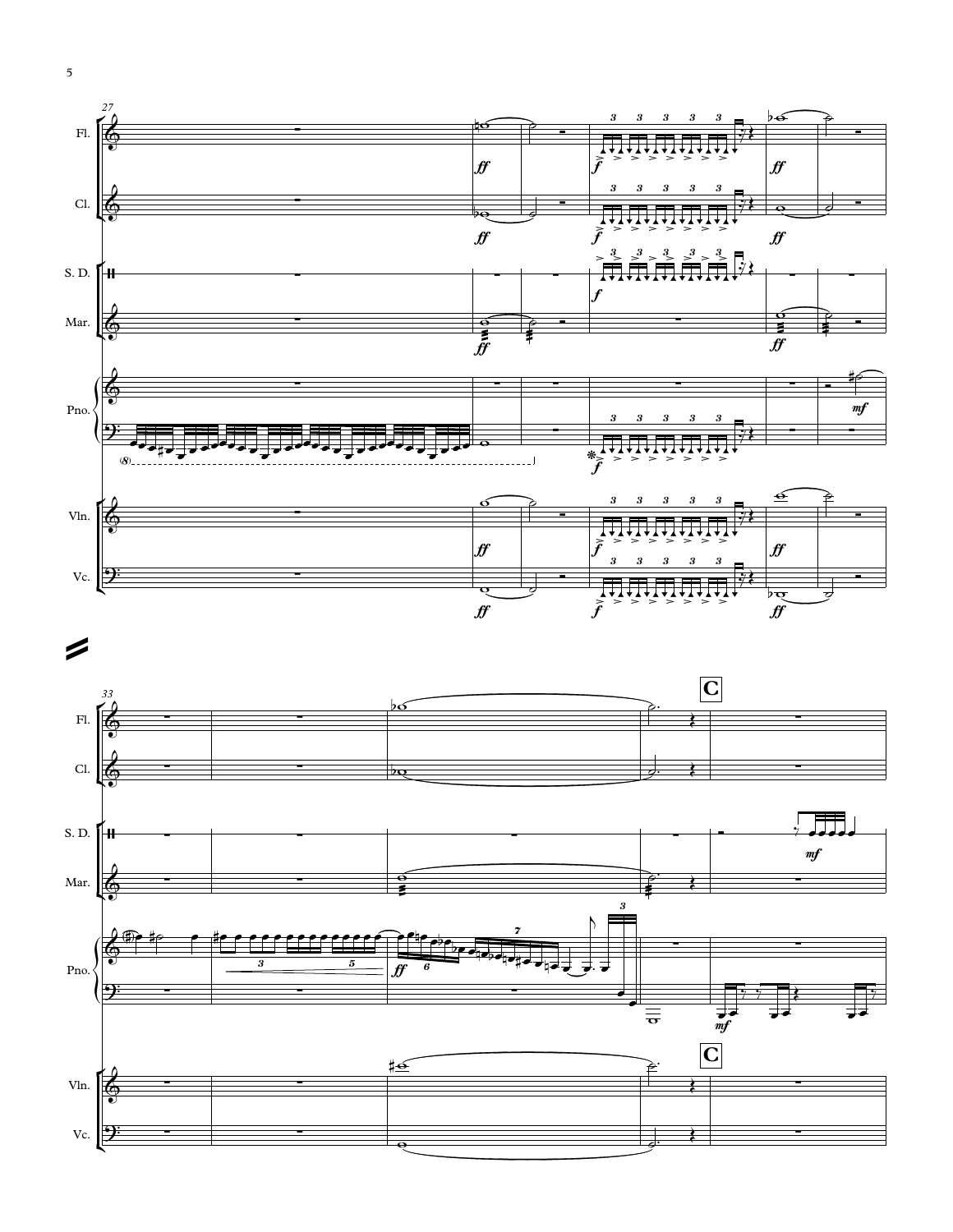![](_page_6_Figure_0.jpeg)

![](_page_6_Figure_1.jpeg)

![](_page_6_Figure_2.jpeg)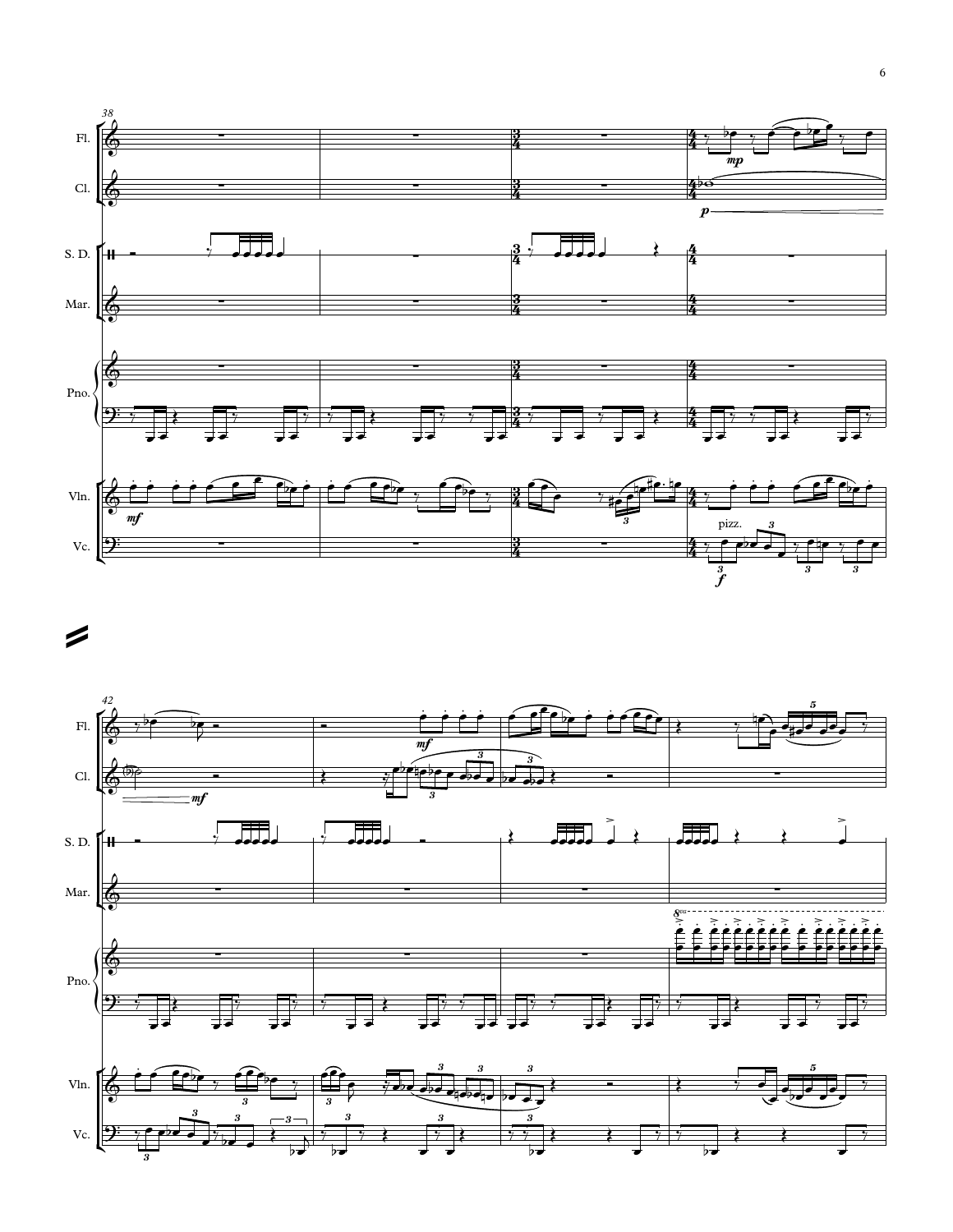![](_page_7_Figure_0.jpeg)

![](_page_7_Figure_1.jpeg)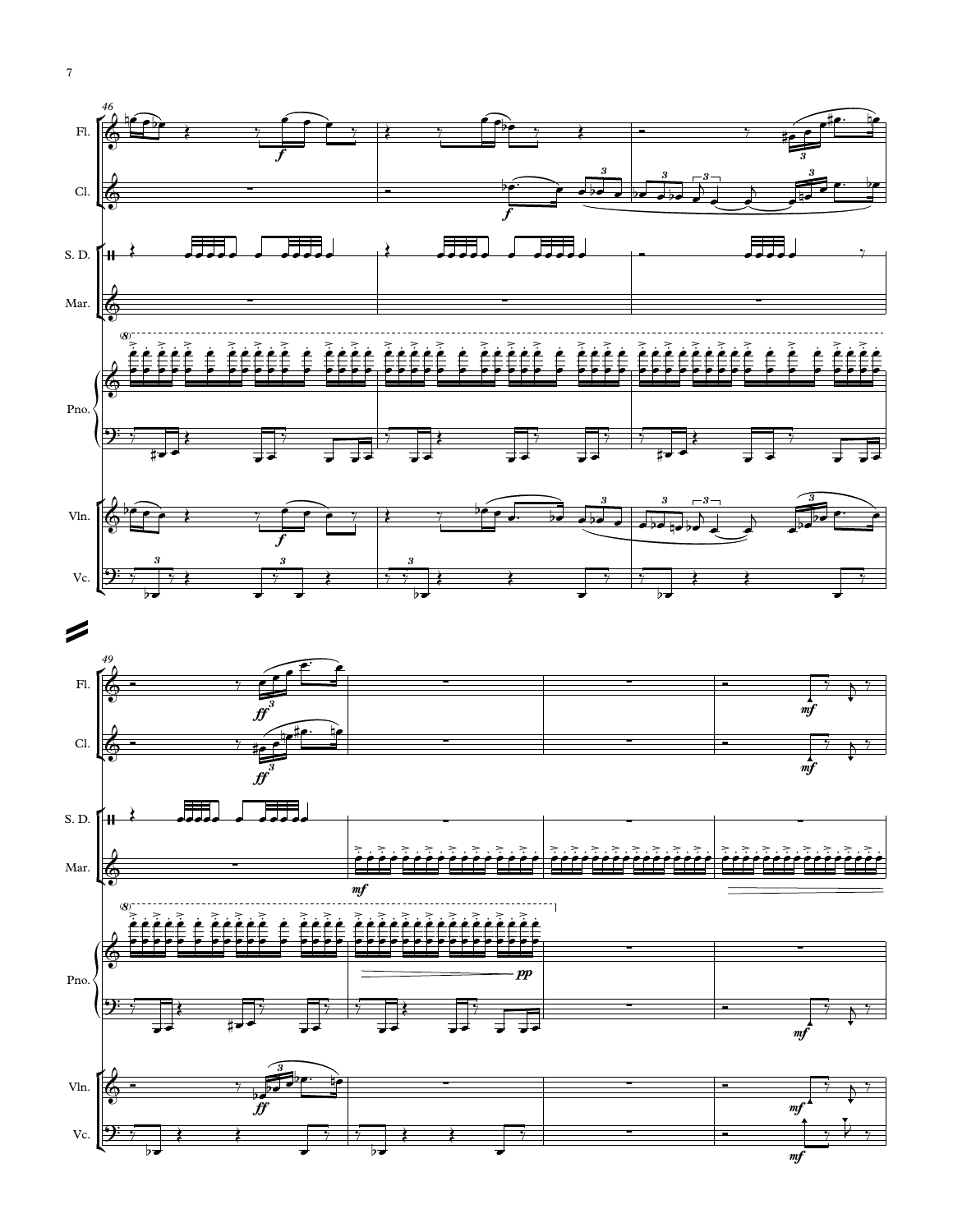![](_page_8_Figure_0.jpeg)

=

![](_page_8_Figure_2.jpeg)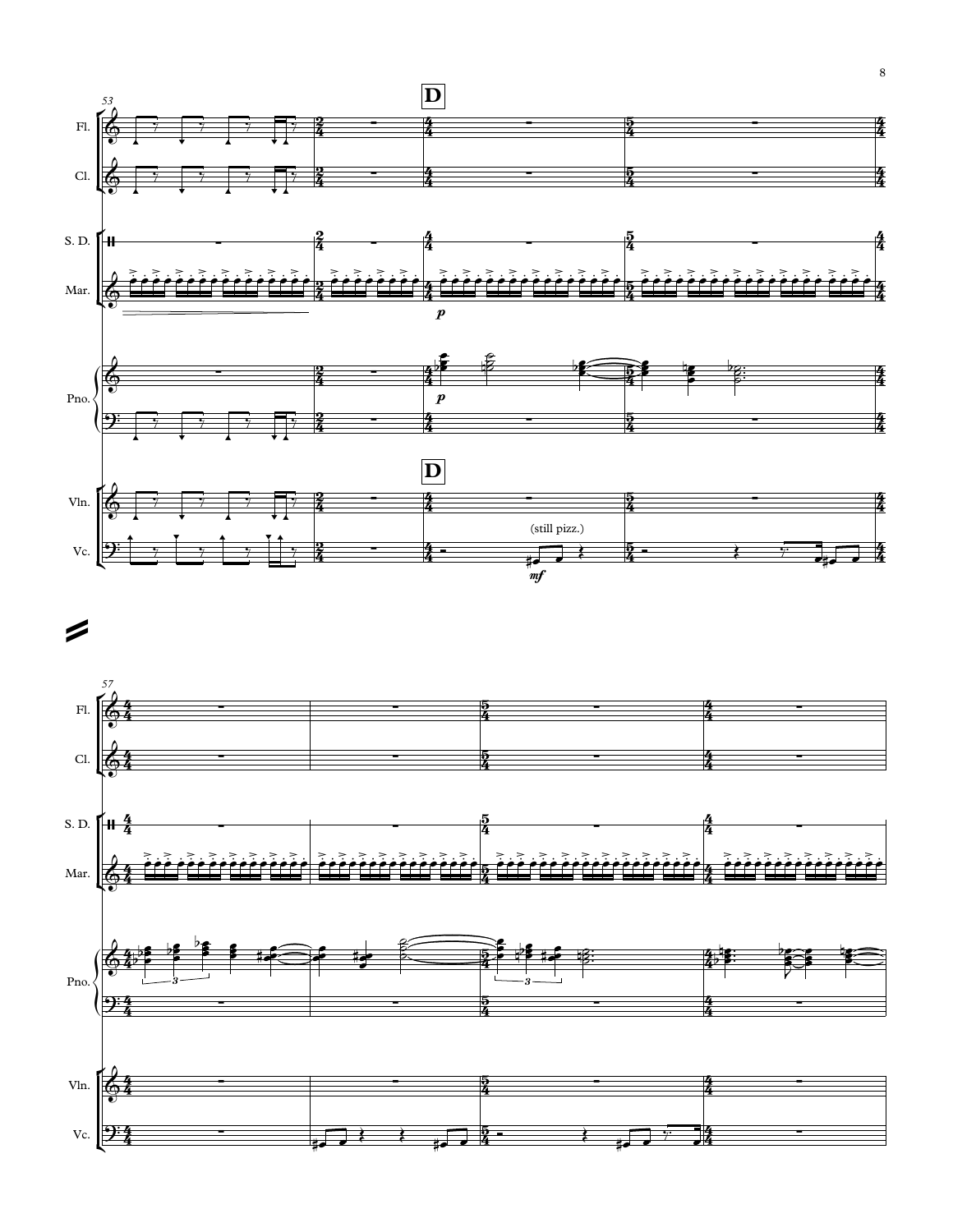![](_page_9_Figure_0.jpeg)

 $\boldsymbol{z}$ 

![](_page_9_Figure_2.jpeg)

 $\overline{9}$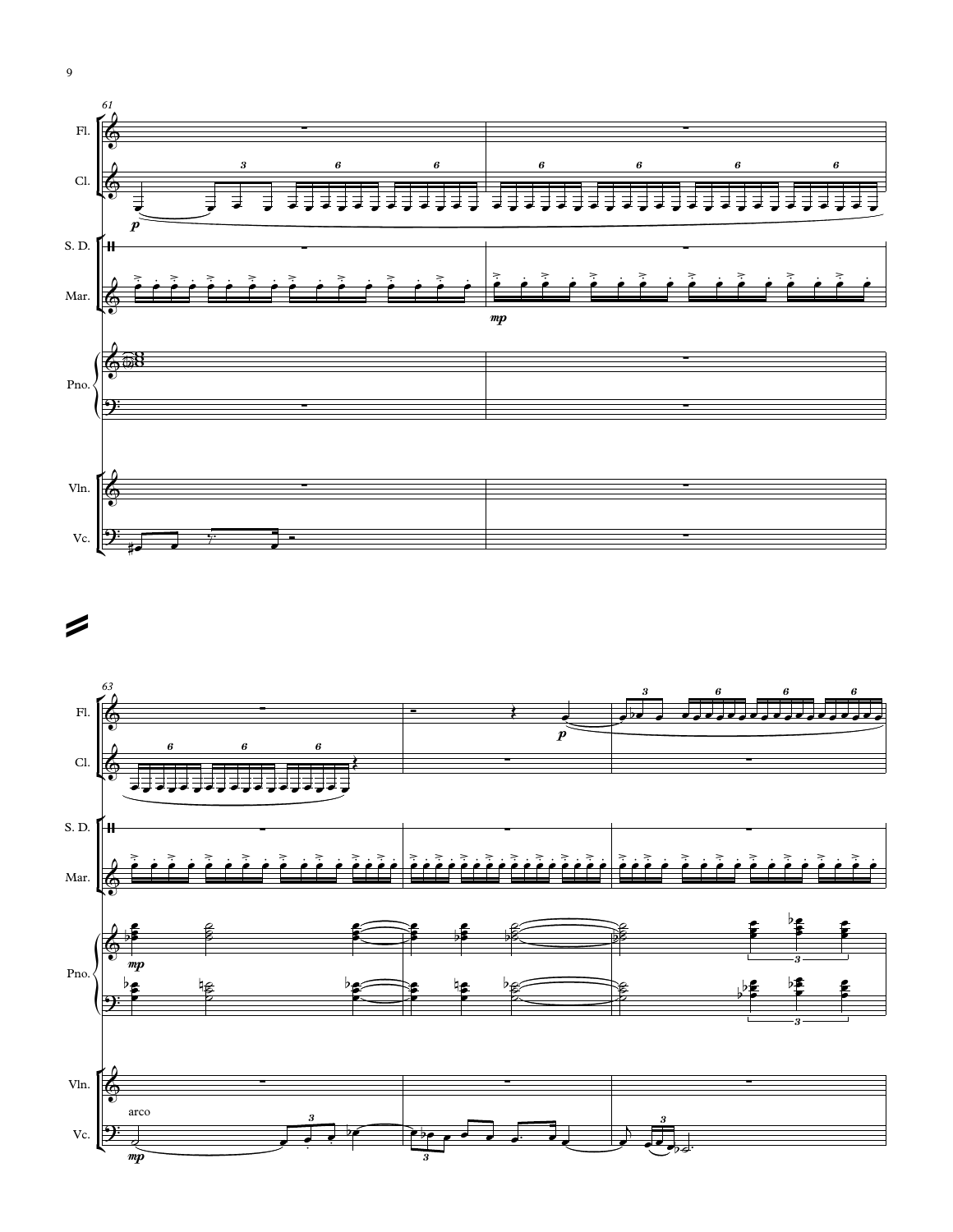![](_page_10_Figure_0.jpeg)

![](_page_10_Figure_1.jpeg)

![](_page_10_Figure_2.jpeg)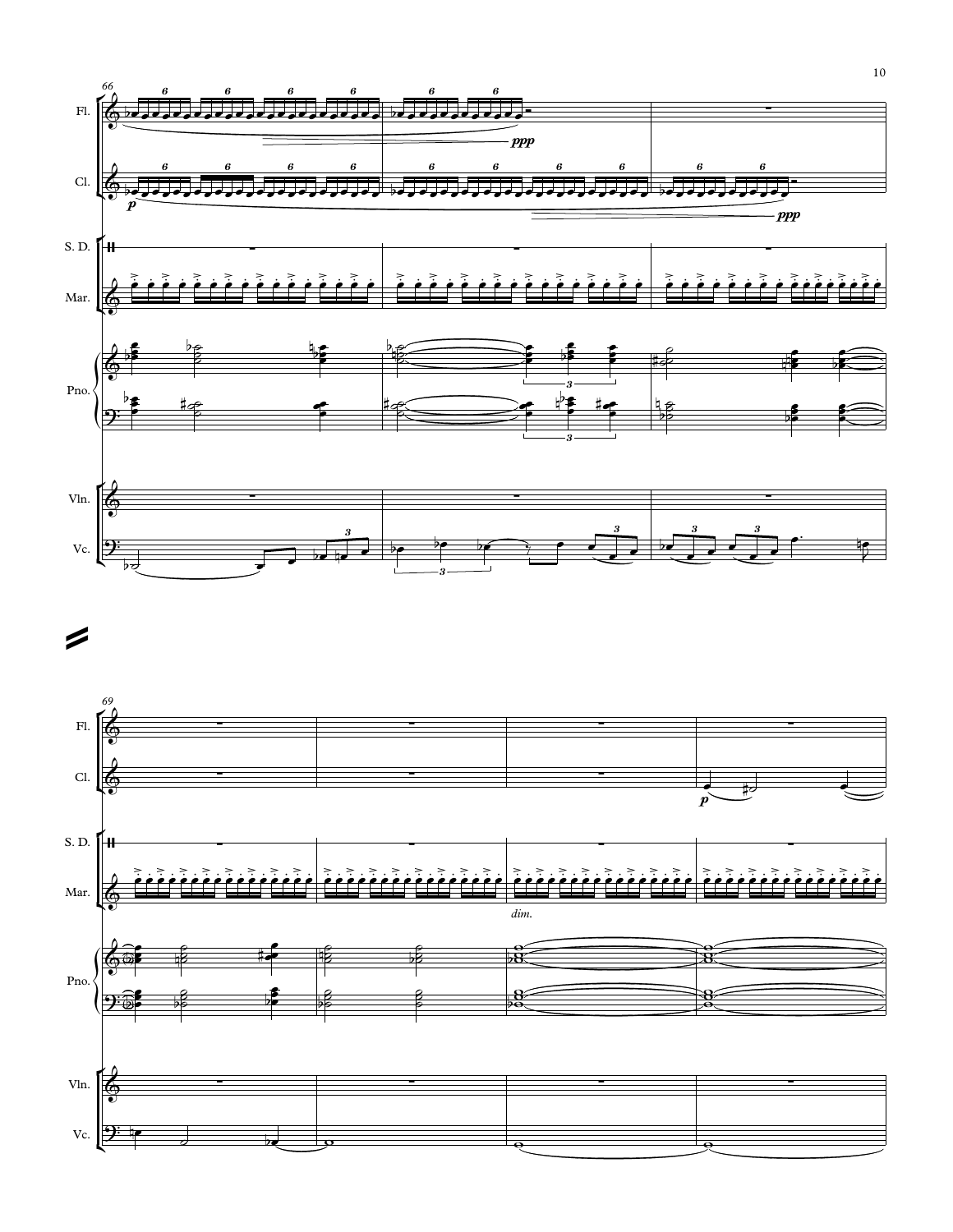![](_page_11_Figure_0.jpeg)

![](_page_11_Figure_1.jpeg)

![](_page_11_Figure_2.jpeg)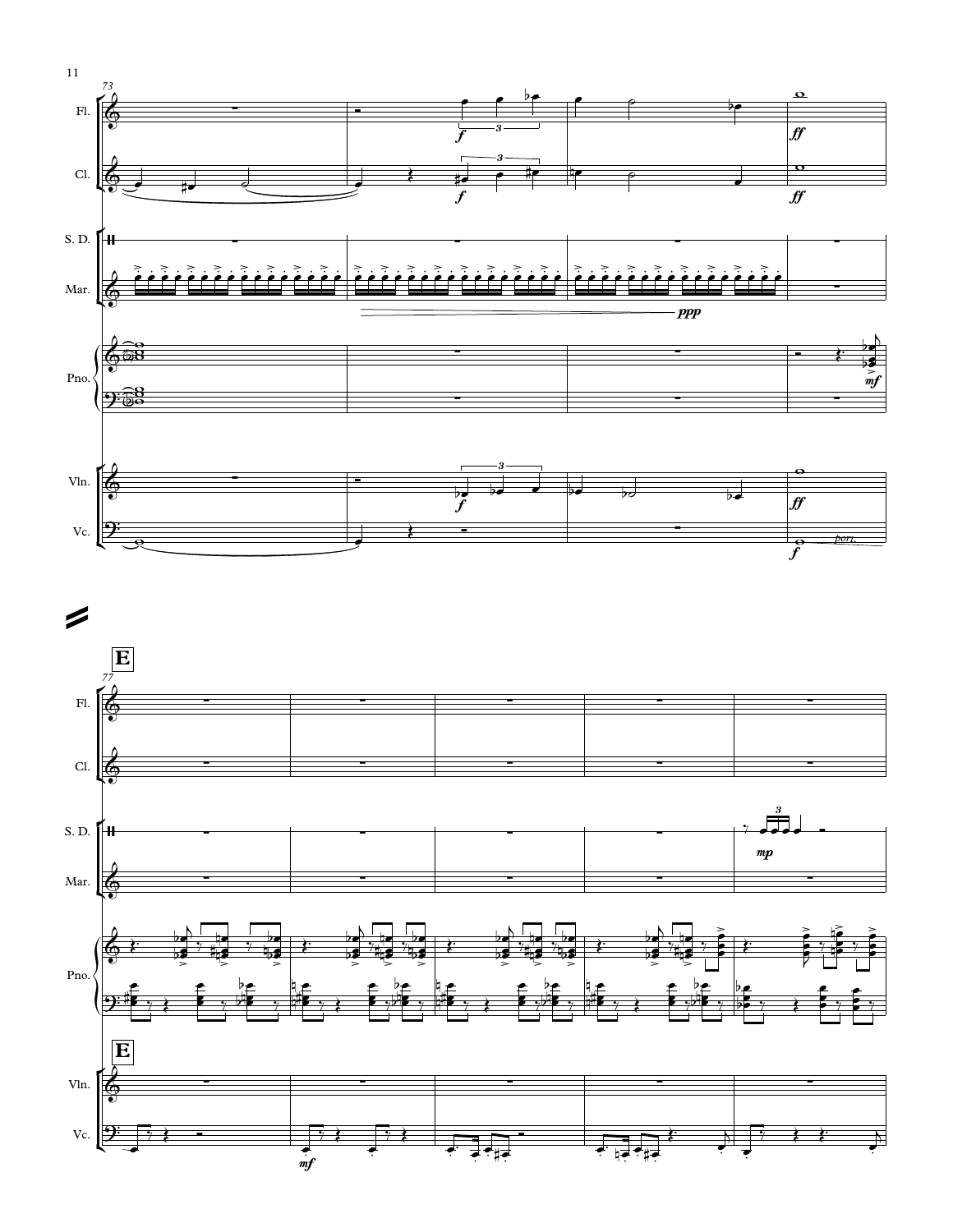![](_page_12_Figure_0.jpeg)

![](_page_12_Figure_1.jpeg)

![](_page_12_Figure_2.jpeg)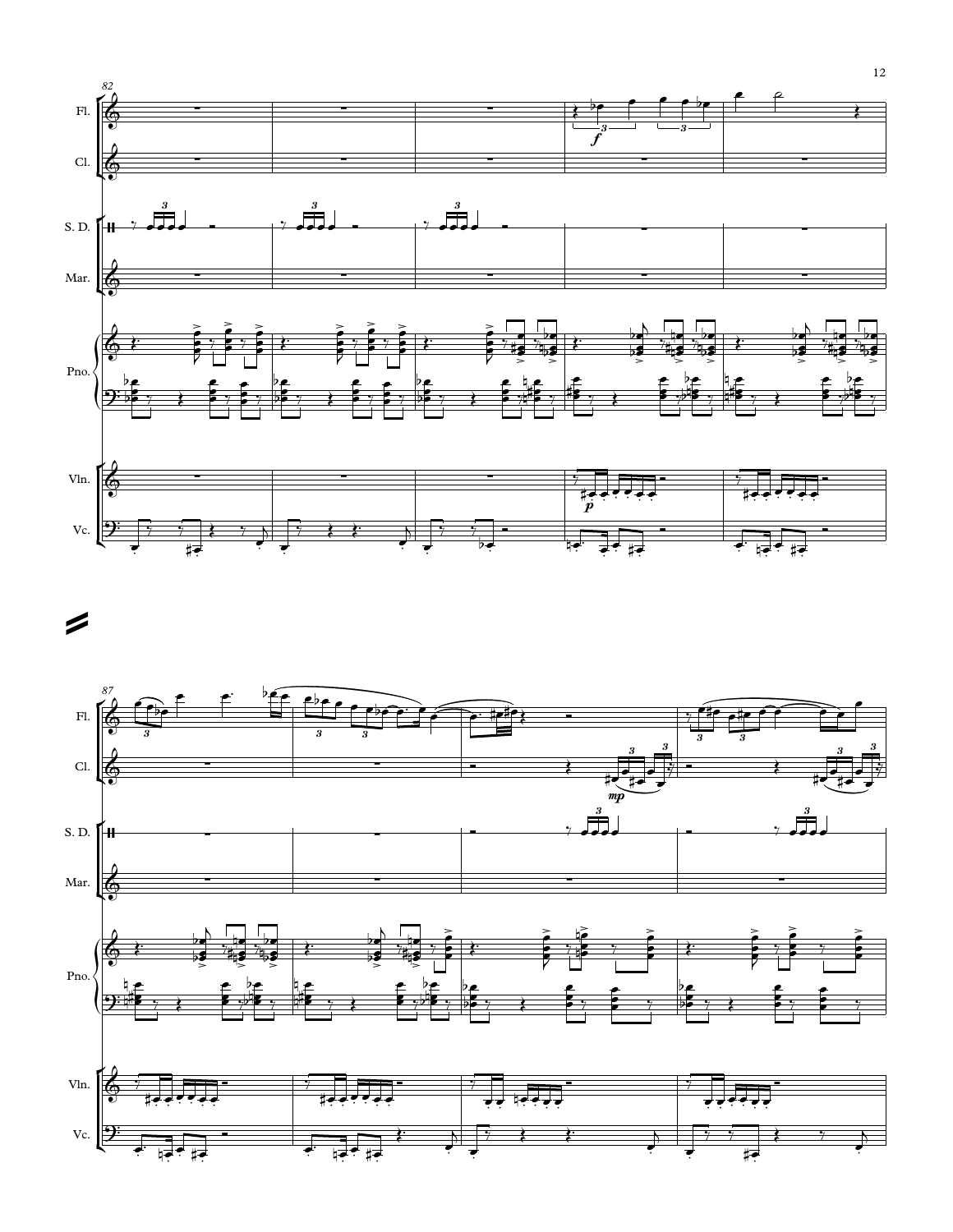![](_page_13_Figure_0.jpeg)

 $\rightarrow$ 

![](_page_13_Figure_2.jpeg)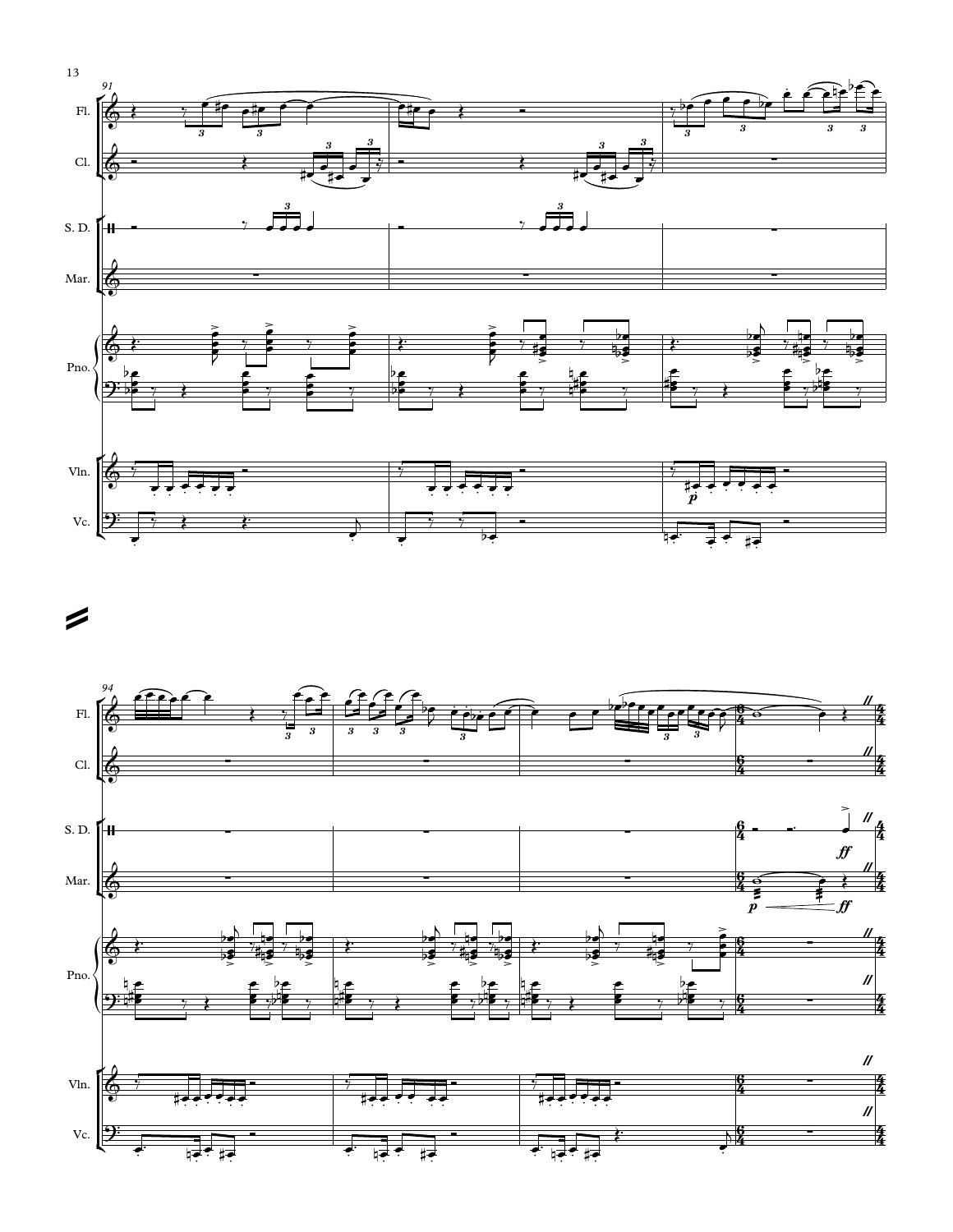![](_page_14_Figure_0.jpeg)

![](_page_14_Figure_1.jpeg)

![](_page_14_Figure_2.jpeg)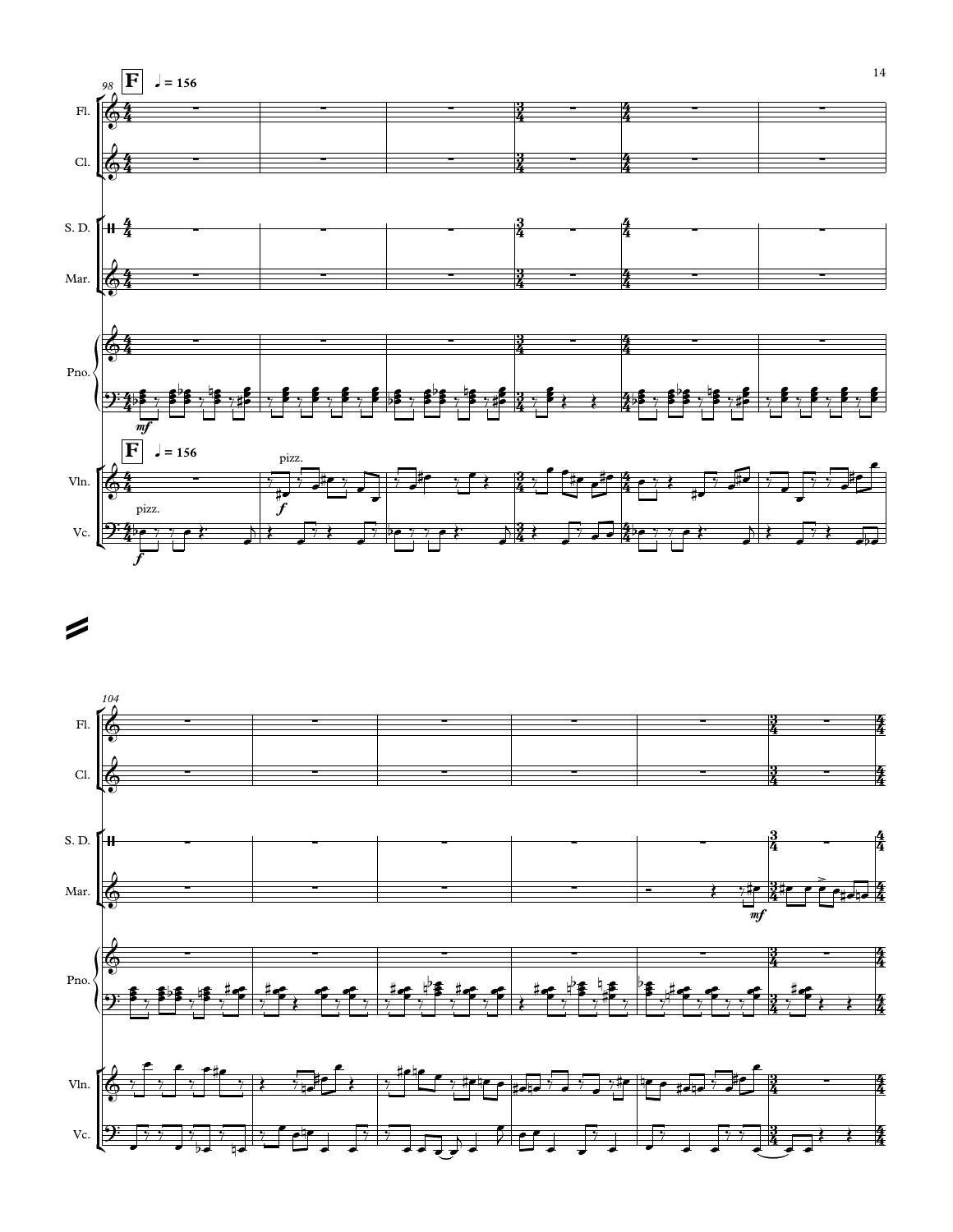![](_page_15_Figure_0.jpeg)

![](_page_15_Figure_1.jpeg)

![](_page_15_Figure_2.jpeg)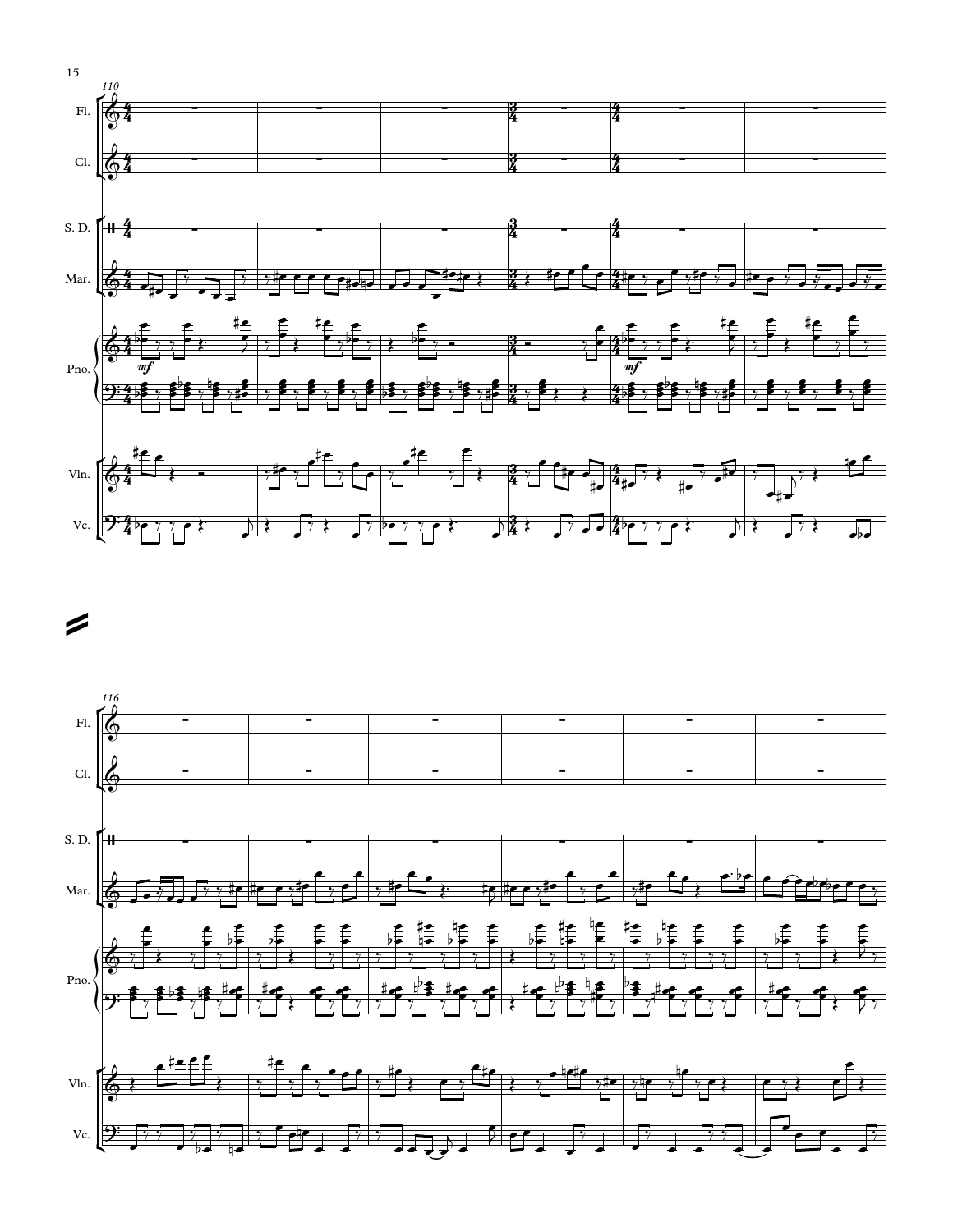![](_page_16_Figure_0.jpeg)

![](_page_16_Figure_1.jpeg)

![](_page_16_Figure_2.jpeg)

 $p \longrightarrow$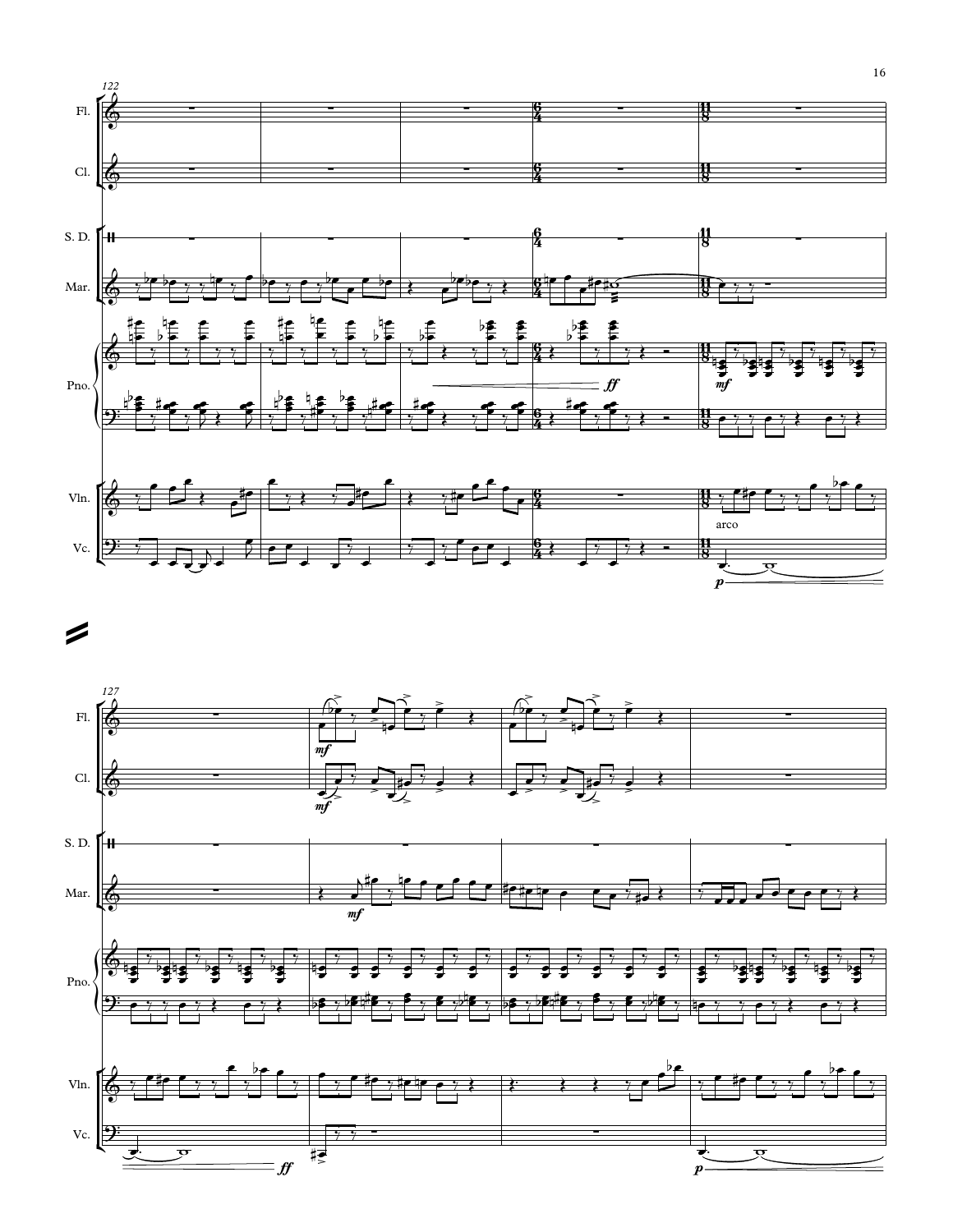![](_page_17_Figure_0.jpeg)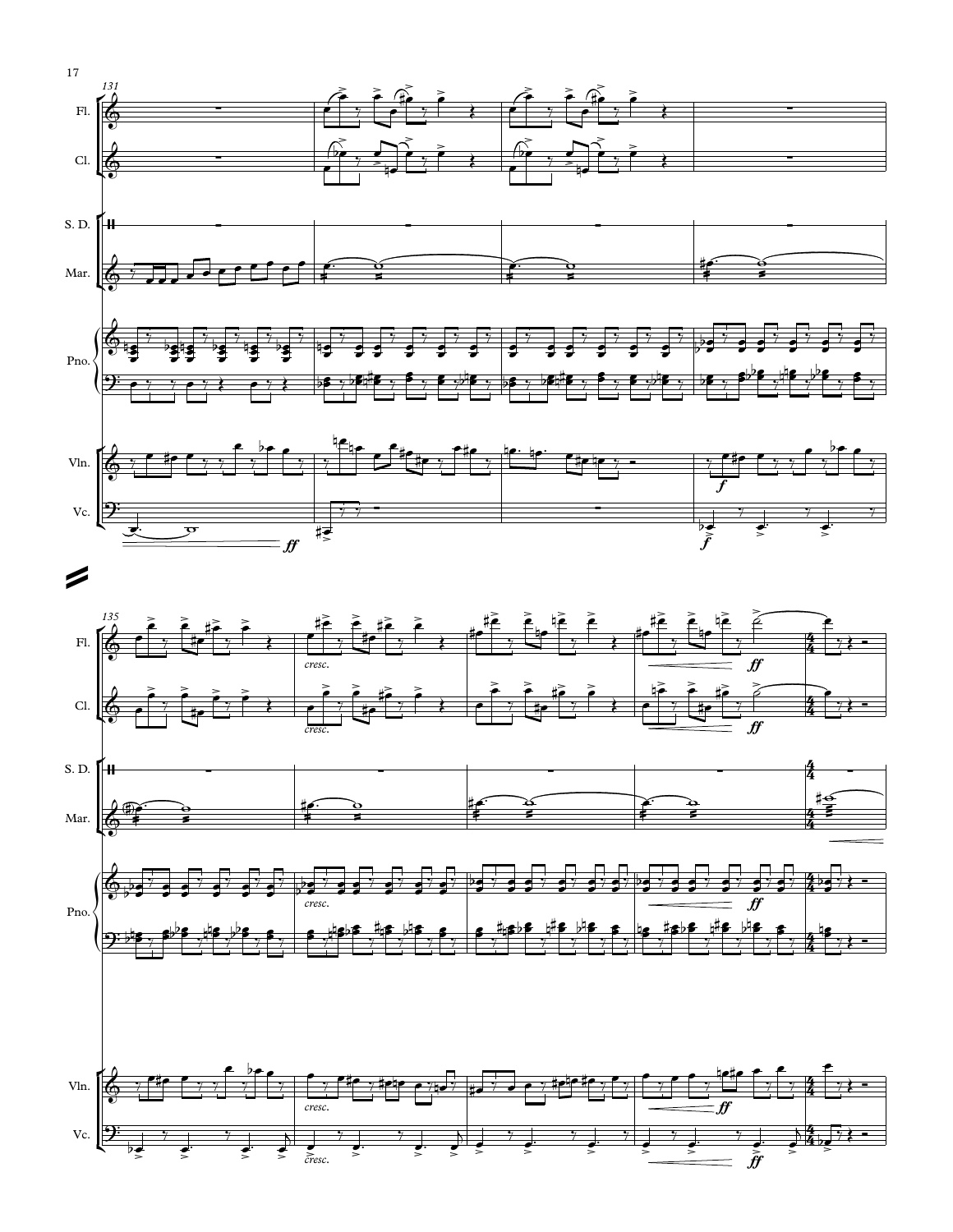![](_page_18_Figure_0.jpeg)

![](_page_18_Figure_1.jpeg)

![](_page_18_Figure_2.jpeg)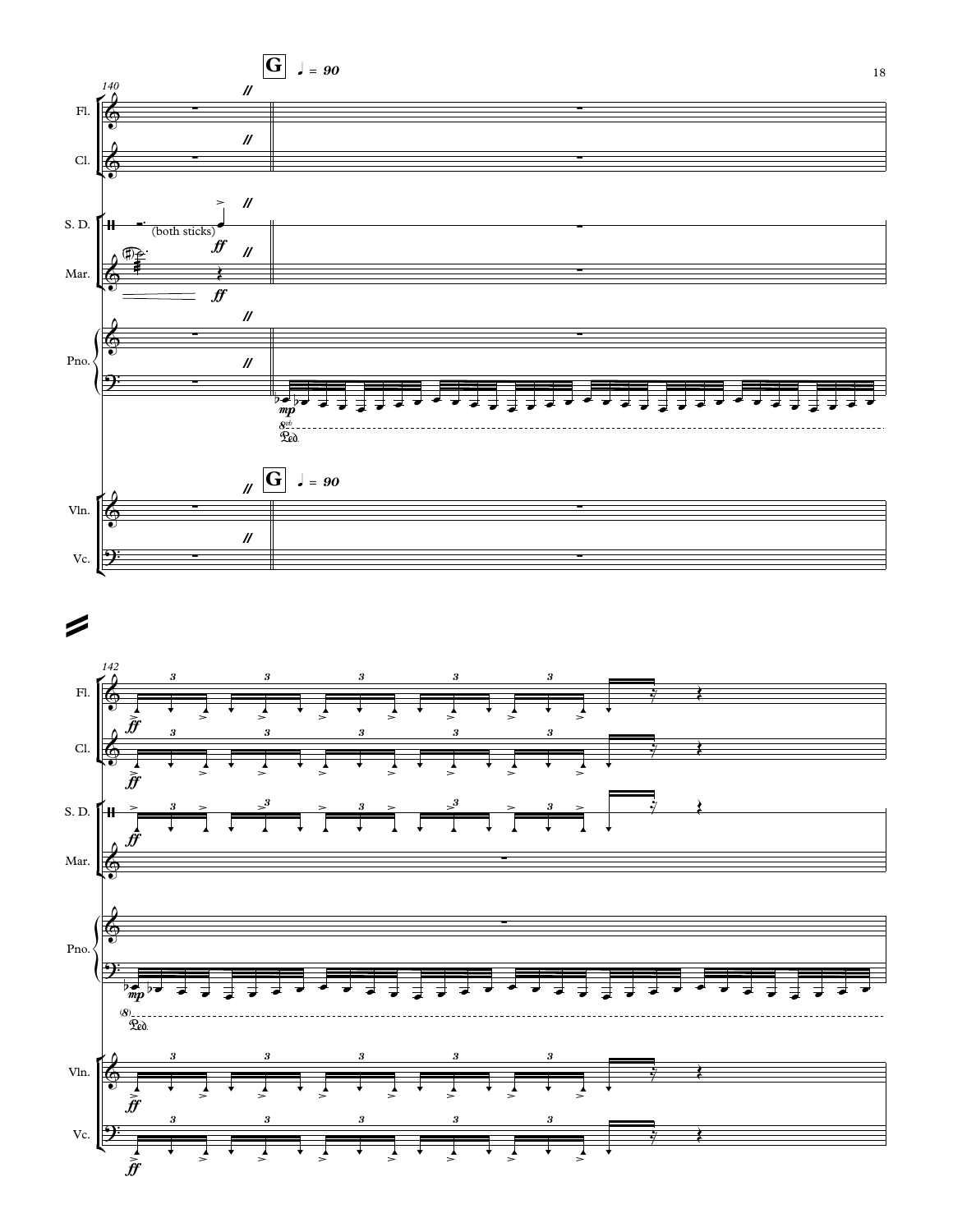![](_page_19_Figure_0.jpeg)

 $\overline{\phantom{a}}$ 

![](_page_19_Figure_2.jpeg)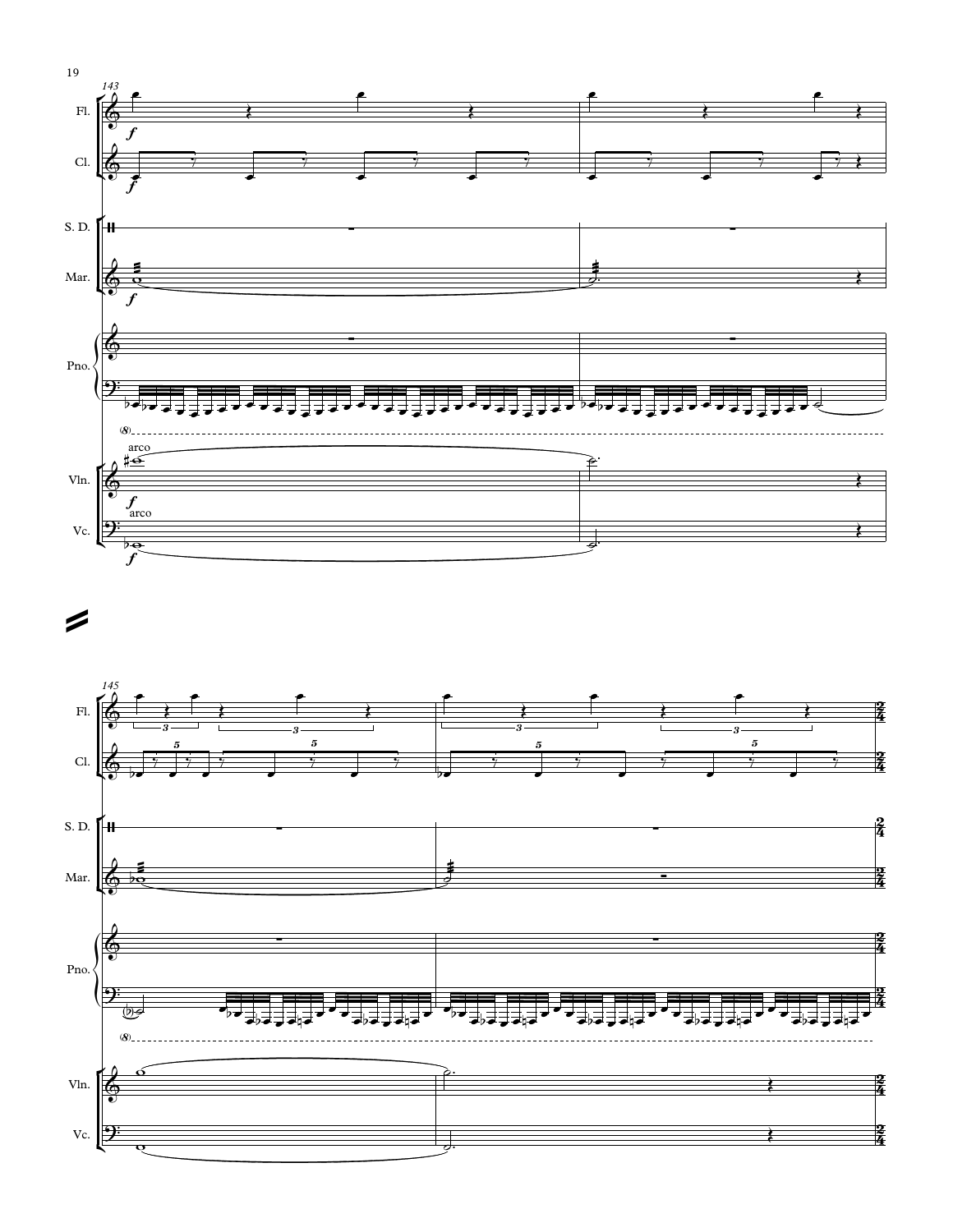![](_page_20_Figure_0.jpeg)

=

![](_page_20_Figure_2.jpeg)

20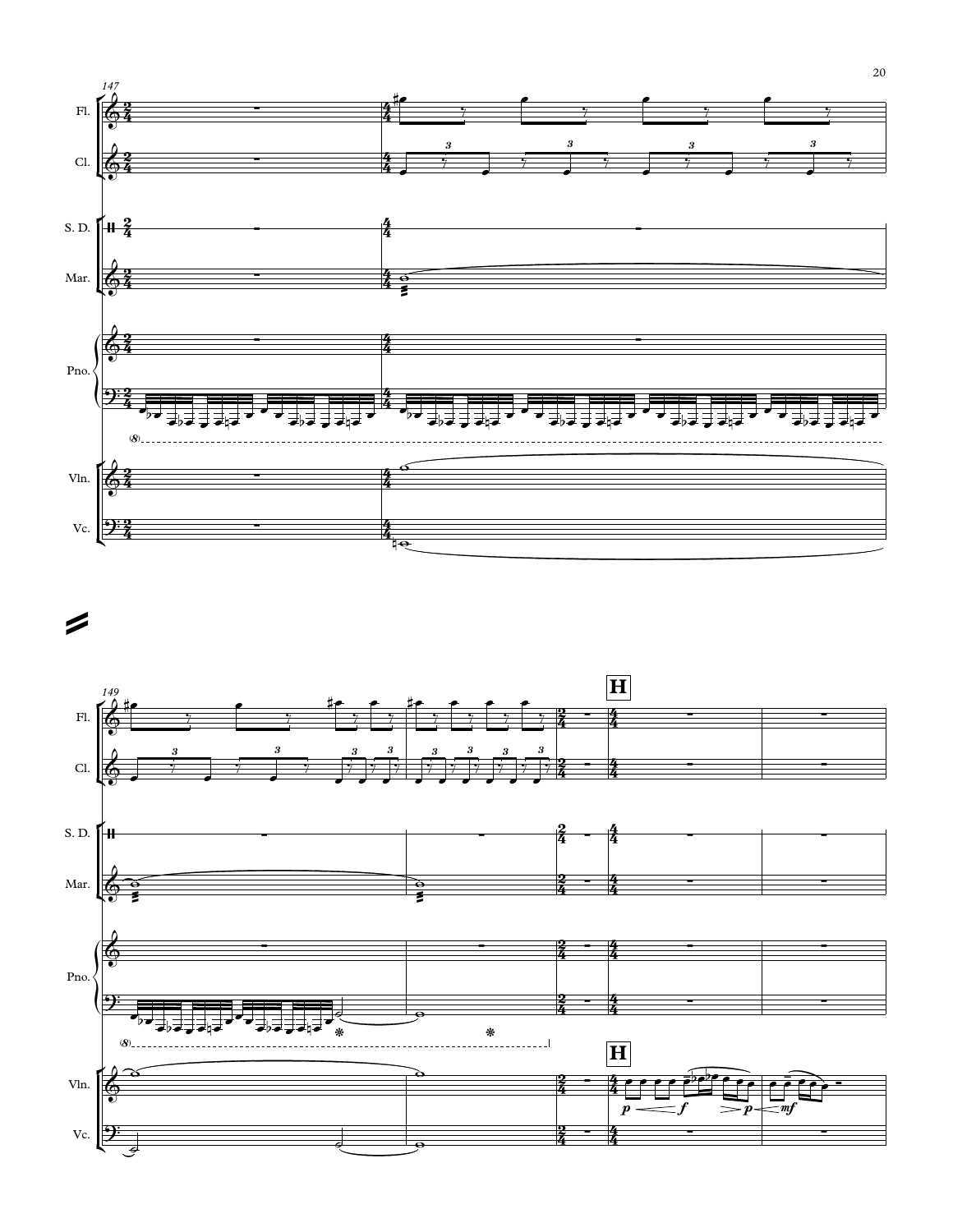![](_page_21_Figure_0.jpeg)

![](_page_21_Figure_1.jpeg)

![](_page_21_Figure_2.jpeg)